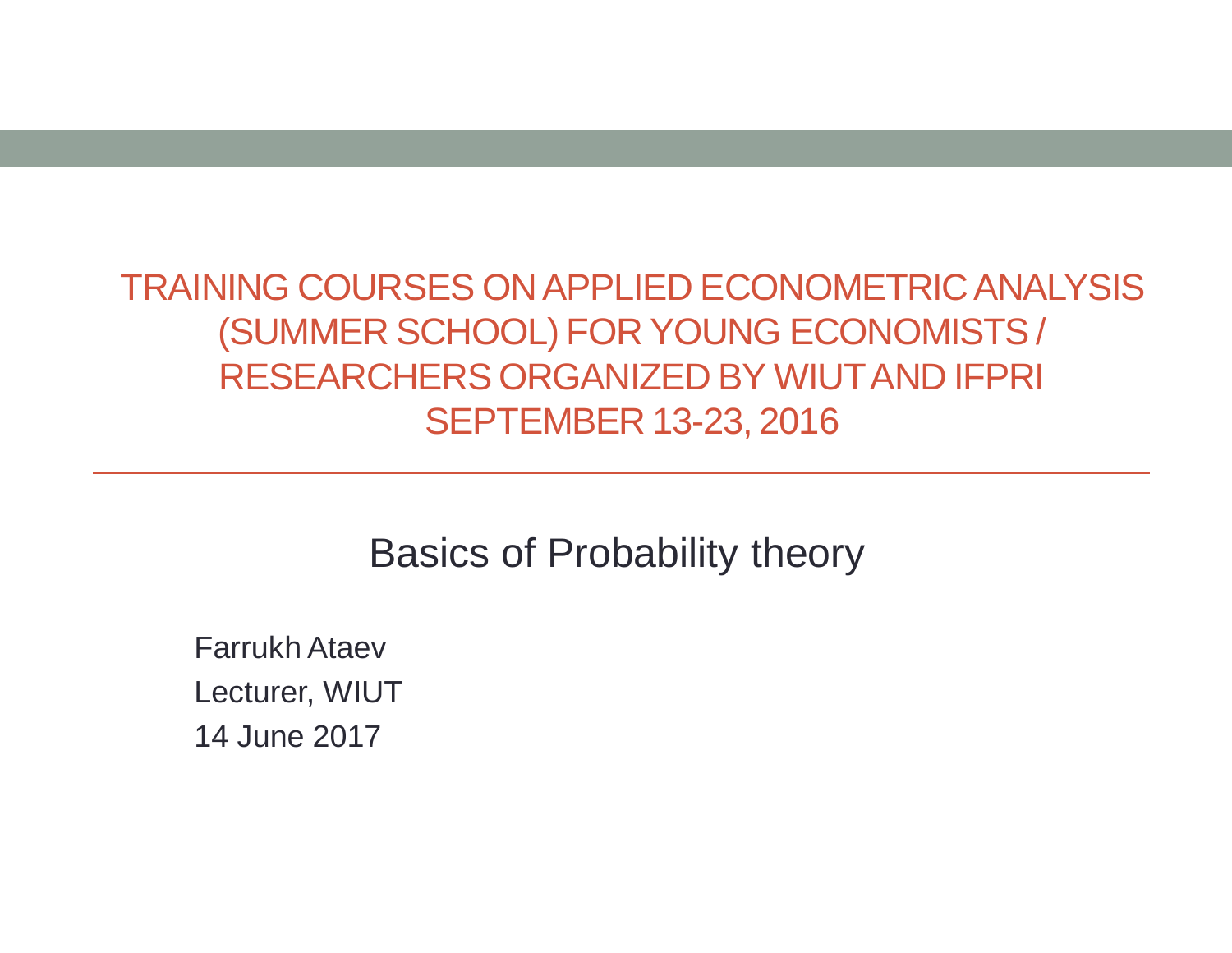## **Outline**

- **Session 1 Basic probability concepts**
	- (Tue 13 June at 13:30-15:00)
- **Session 2 Basic probability concepts (continued)**
	- (Tue 13 June at 15:30-17:00)
- **Session 3 Probability distributions (Discrete)**
	- (Wed 14 June at 9:00-10:30)
- **Session 4 Probability distributions (Continuous)**
	- (Wed 14 June at 11:00-12:30)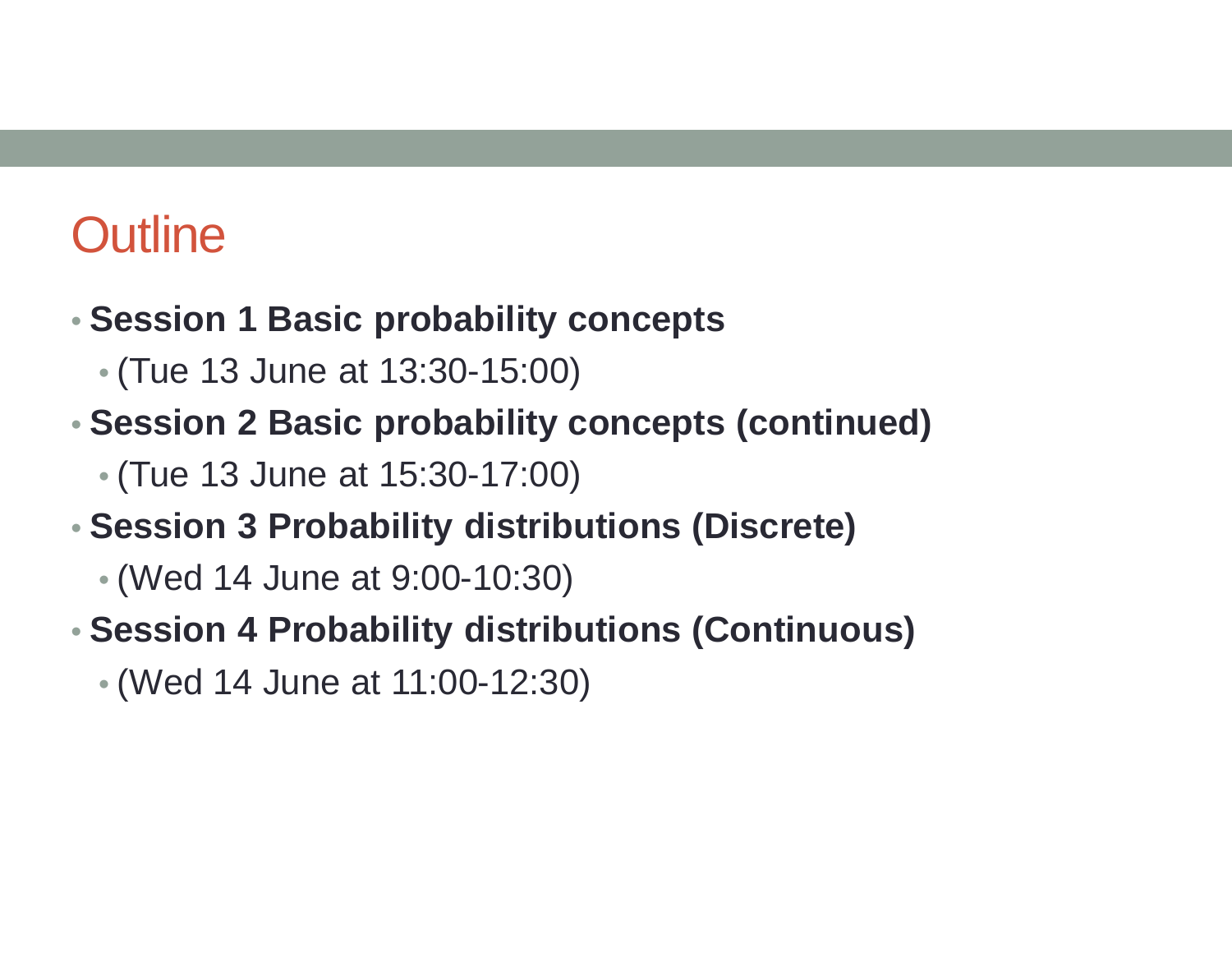### Session 3 Discrete probability distribution

- **★ Random variable (discrete and continuous)**
- **EXA Probability density function (PDF)**
- Probability distribution (discrete and continuous)
- **♦ Discrete probability distribution** 
	- **Example 3** Binomial probability distribution
	- **EXA:** Poisson probability distribution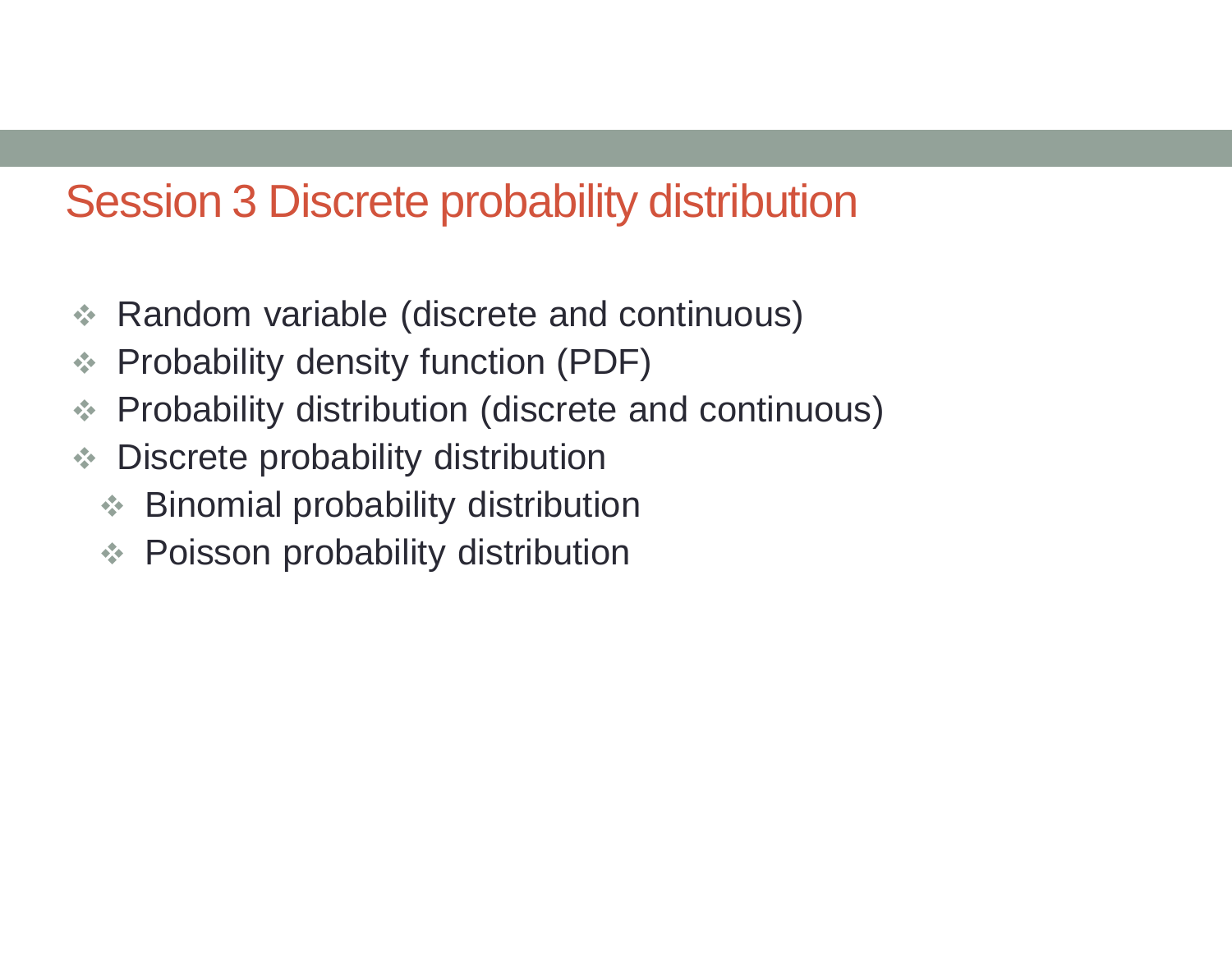

- Qualitative data provide names of items
- $\triangleright$  Quantitative data provide numerical description of items
- Discrete data can take only integer (whole) values (or result of counting)
- Continuous data can take any values in a certain interval (decimal is possible)

#### **Examples:**

1) Discrete: a number of products (customers, firms, etc): 5, 8, 13, etc 2) Continuous: the weight of products: 5kg, 5.3kg, 5.235kg, etc. **Exercise:** Classify into discrete or continuous:

Number of children, time, height, sales\*, votes\*, expenditure.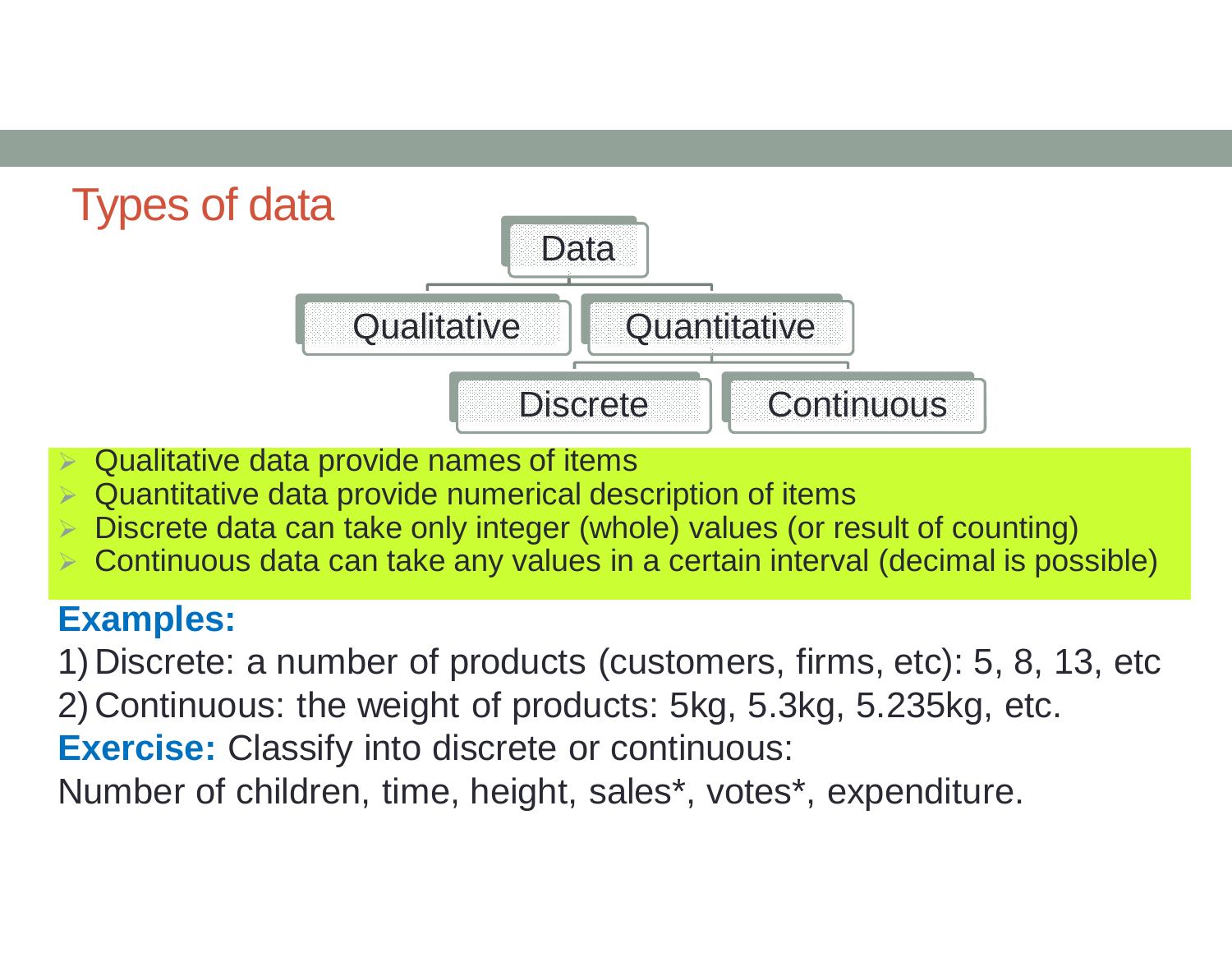## Random variable

- $\triangleright$  A numerical description of an outcome of an experiment
- **► Can be discrete or continuous**
- Answers the question "how many?" or "how much?"

#### **Examples:**

- 1)Toss a coin twice. The random variable X is a number of heads. Then  $X = \{0, 1, 2\}$
- 2)A student is taking an exam. The random variable X defines the student's mark on a scale of 0 to 100. Then  $0 \le X \le 100$ .

#### **Exercise:**

- 1) A die is rolled 3 times. X defines how many times an even number. occurs. Find the range of X.
- 2)A customer has \$100 to spend at a grocery store. The random variable X defines the customer's expenditure. Find the range of X.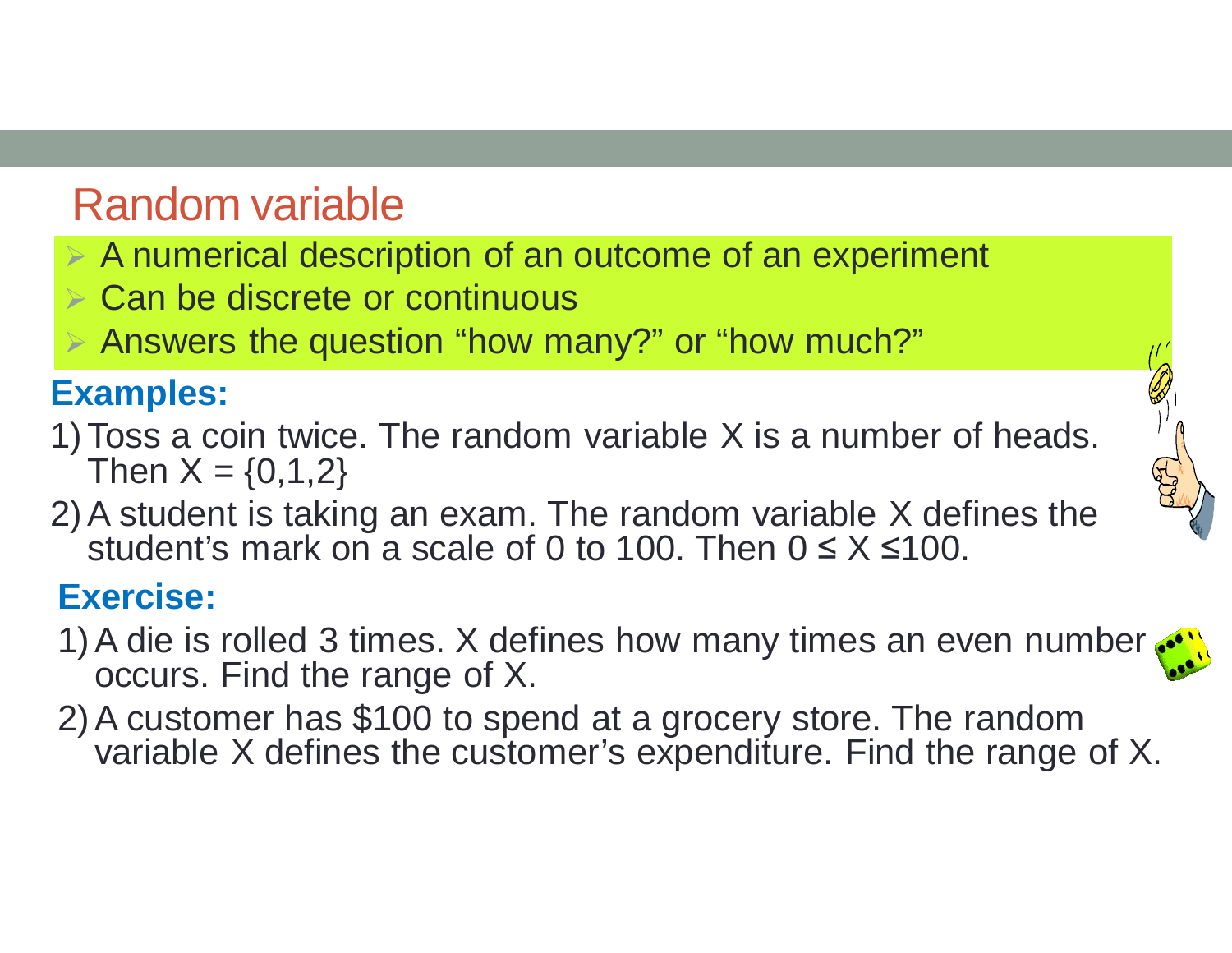### Probability function and probability distributions

The **probability density function (PDF)**, denoted by  $f(x)$ , provides the probability of occurrence of a random variable.

A **probability distribution** is a table, graph, or mathematical formula that shows all possible values of the random variable *x* and the associated probability function *f* (*x*).

**Two types of a probability distribution:** 

- 1) Discrete probability distribution
- 2) Continuous probability distribution.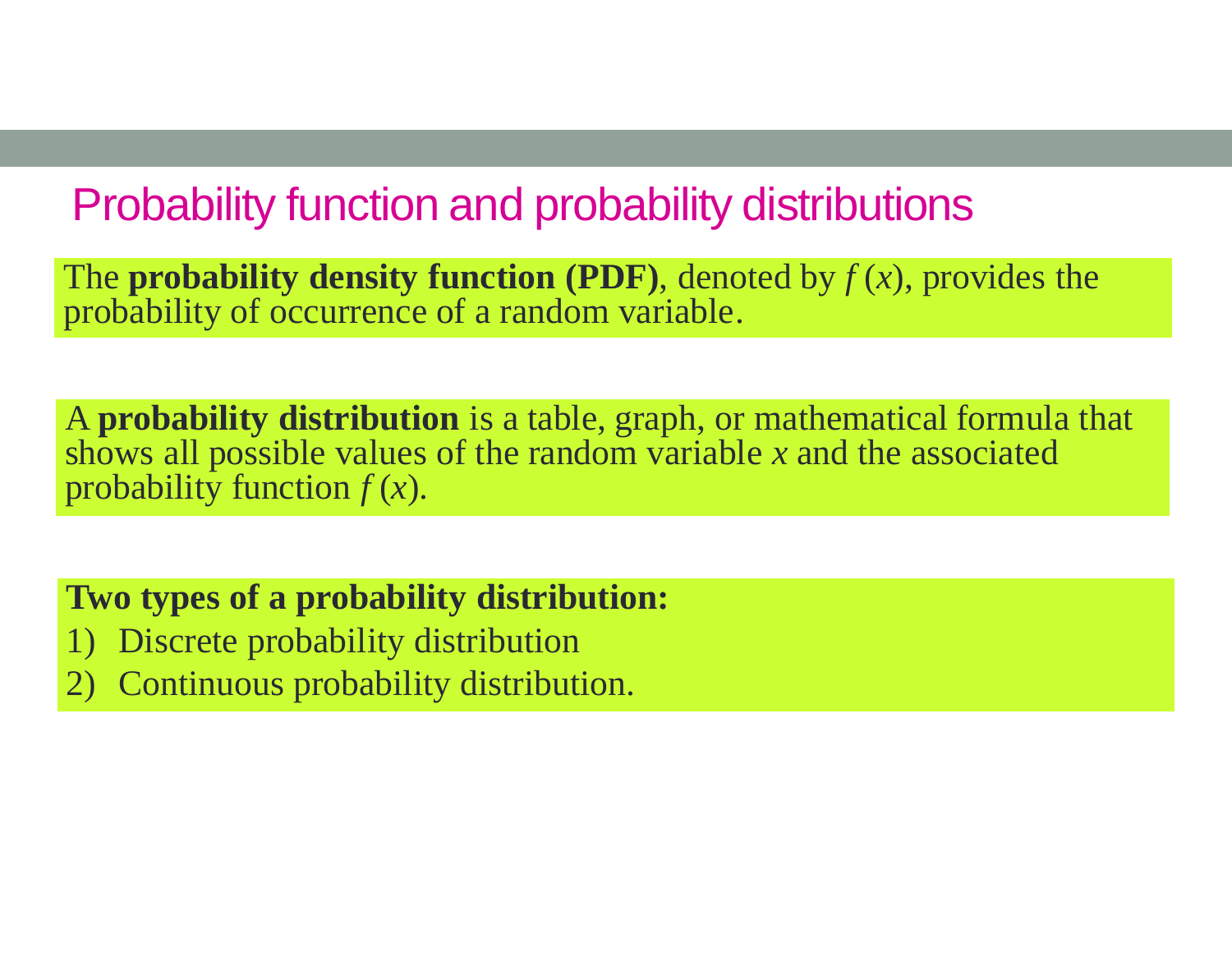## Example 1 (Discrete probability distribution)

Number of products purchased by customers:



**Exercise:** Find **1)**  $P(X=2) = f(2)$ , **2)**  $P(1 \le X \le 3)$ , **3)**  $P(X<4)$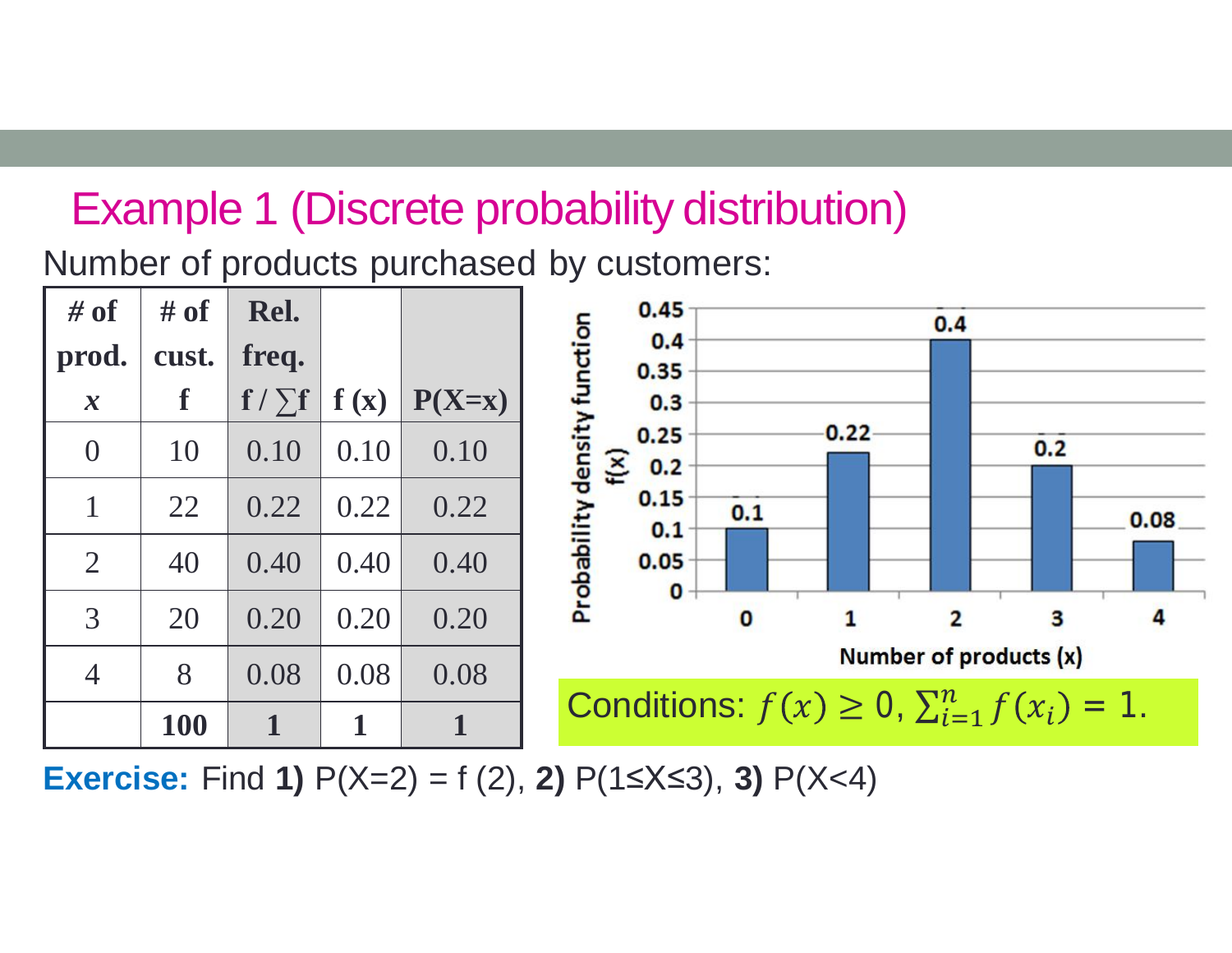### Example (Continuous probability distribution)

Amounts of expenditure by customers:  $\frac{1}{\sqrt{2\pi}}$ 

|               |           | <b>Relative</b>  |       |                                       |                                                                  |          |                            |           |       |  |  |  |  |  |
|---------------|-----------|------------------|-------|---------------------------------------|------------------------------------------------------------------|----------|----------------------------|-----------|-------|--|--|--|--|--|
|               | # of      | <b>frequency</b> |       | 0.09<br>0.08                          |                                                                  |          | 0.08                       |           |       |  |  |  |  |  |
| $\mathcal{X}$ | customers | $f / \sum f$     | f(x)  | function<br>0.07                      |                                                                  |          |                            |           |       |  |  |  |  |  |
| $0 - 5$       | 10        | 0.10             | 0.020 | 0.06<br>density<br>$\sum_{0.04} 0.05$ |                                                                  | 0.044    |                            | 0.04      |       |  |  |  |  |  |
| $5 - 10$      | 22        | 0.22             | 0.044 | 0.03                                  | 0.02                                                             |          |                            |           |       |  |  |  |  |  |
| $10-15$       | 40        | 0.40             | 0.080 | Probability<br>0.02<br>0.01           |                                                                  |          |                            |           | 0.016 |  |  |  |  |  |
| $15 - 20$     | 20        | 0.20             | 0.040 | O                                     | $0-5$                                                            | $5 - 10$ | 10-15                      | $15 - 20$ | 20-25 |  |  |  |  |  |
| $20 - 25$     | 8         | 0.08             | 0.016 |                                       |                                                                  |          | Amounts of expenditure (x) |           |       |  |  |  |  |  |
|               | 100       |                  |       |                                       | Conditions: $f(x) \ge 0$ , $\int_{-\infty}^{+\infty} f(x) = 1$ . |          |                            |           |       |  |  |  |  |  |
|               |           |                  |       |                                       |                                                                  |          |                            |           |       |  |  |  |  |  |

**Exercise:** Find **1)** P(15≤X<20), **2)** P(X=7), **3)** P(8≤X<12)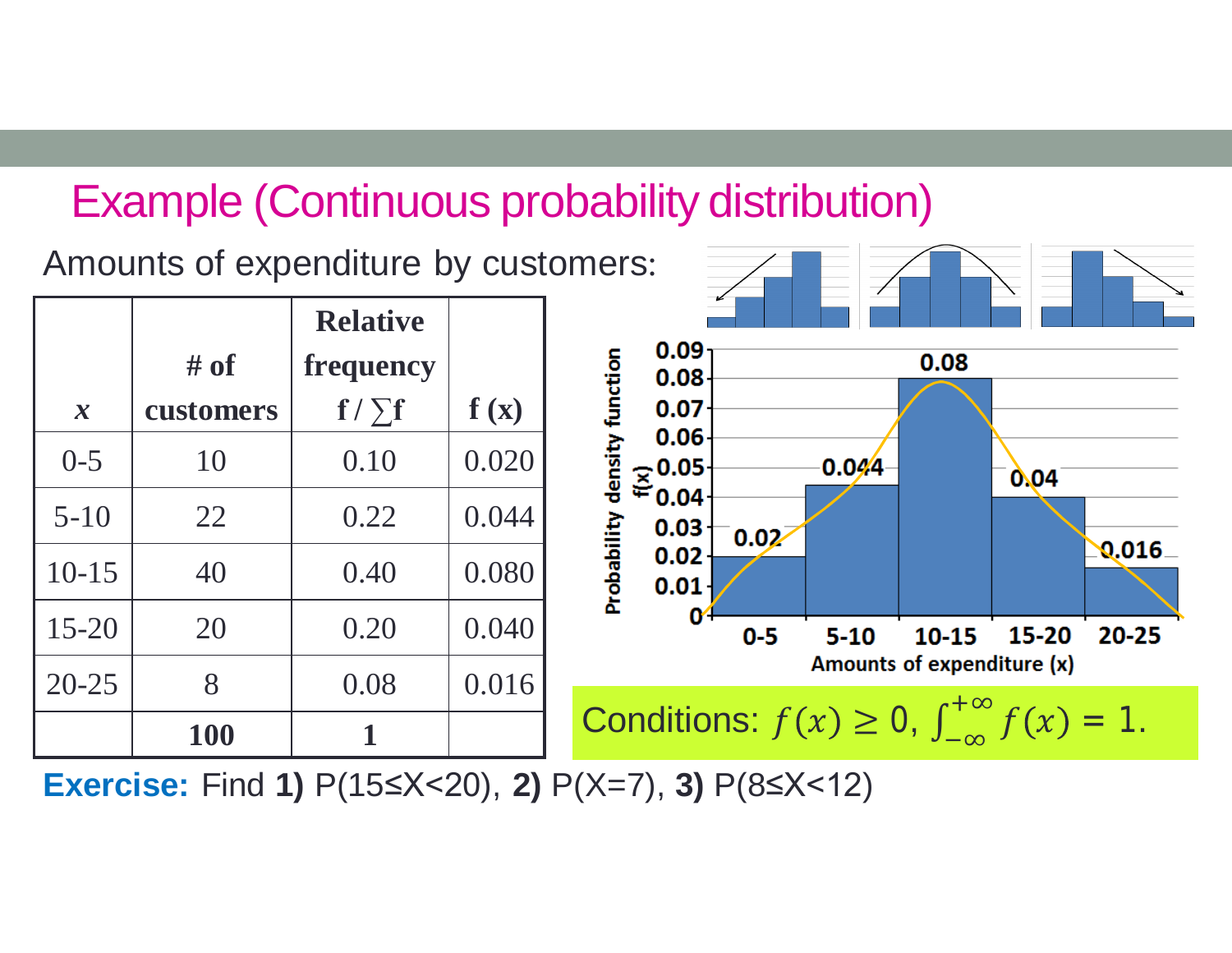# Expected value (mathematical expectation) and Variance

Number of products purchased by customers:

| $\#$ of                    | # of  |          |      |                |                |
|----------------------------|-------|----------|------|----------------|----------------|
| prod.                      | cust. |          |      |                |                |
| $\boldsymbol{\mathcal{X}}$ | f     | $P(X=x)$ | f(x) | fx             | xp             |
| $\overline{0}$             | 10    | 0.10     | 0.10 | $\overline{0}$ | $\overline{0}$ |
| $\mathbf{1}$               | 22    | 0.22     | 0.22 | 22             | 0.22           |
| $\overline{2}$             | 40    | 0.40     | 0.40 | 80             | 0.80           |
| $\overline{3}$             | 20    | 0.20     | 0.20 | 60             | 0.60           |
| 4                          | 8     | 0.08     | 0.08 | 32             | 0.32           |
|                            | 100   | 1        | 1    | 194            | 1.94           |

### Statistics:

Mean = 
$$
\bar{x} = \frac{\sum fx}{\sum f} = \frac{194}{100} = 1.94
$$
  
Variance =  $s^2 =$ 

$$
= \frac{\sum f \cdot (x - \bar{x})^2}{\sum f} = \frac{113.64}{100} = 1.1364
$$
  
Probability:  
E(X) =  $\sum xp = \sum xf(x) = 1.94$   
 $V(X) = \sum (X - E(X))^2 P(X) = 1.1364$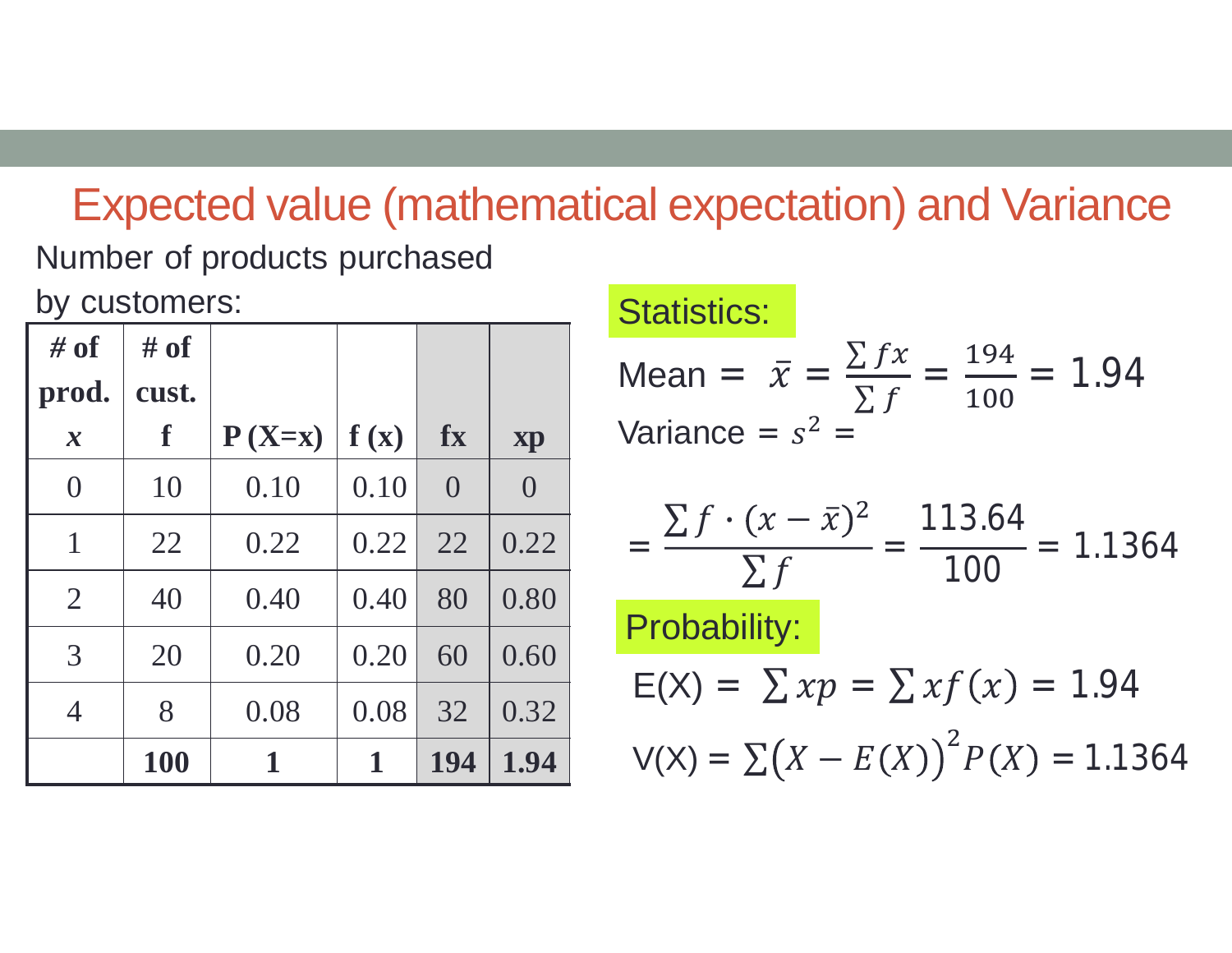### Example of Mathematical expectation

In the game of rolling a die, a player wins \$10 if he gets 1, \$20 if 2, \$30 if 3, \$40 if 4, \$50 if 5, but he loses \$120 if he gets 6. Find the expected sum of the money won (or mean value).



|  |  |  | $\parallel$ \$10   \$20   \$30   \$40   \$50   - \$120                   |  |
|--|--|--|--------------------------------------------------------------------------|--|
|  |  |  | $P(X)$ 1/6 1/6 1/6 1/6 1/6 1/6 1/6 1/6 Total                             |  |
|  |  |  | $ $ XP(X) $ $ 10/6 $ $ 20/6 $ $ 30/6 $ $ 40/6 $ $ 50/6 $ $ - 120/6 $ $ 5 |  |

 $E(X) = \sum X \cdot P(X) = 10 \cdot$ 1 6  $+20 \cdot$ 1 6  $+30 \cdot$ 1 6  $+$  40 $\cdot$ 1 6  $+50 \cdot$ 1 6  $-120 \cdot$ 1 6  $= 5$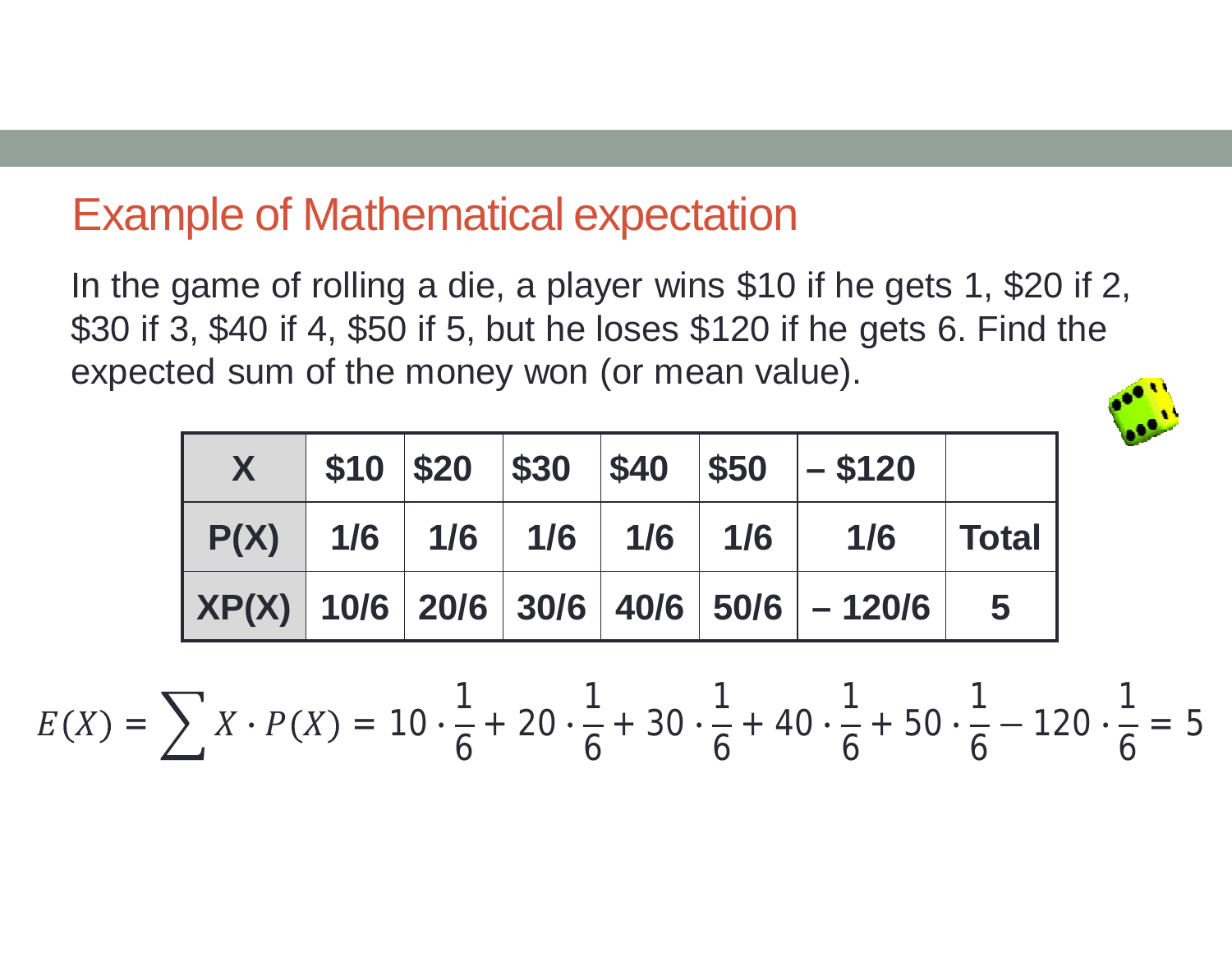### **Covariance**

Population data for the number of ads on TV and sales (\$100) in chain of 5 stores

| <b>Store</b>   | $#$ of ads     | <b>Sales</b> |                                    |
|----------------|----------------|--------------|------------------------------------|
|                | $\mathbf{x}$   | $\mathbf{y}$ | $(x-\overline{x})(y-\overline{y})$ |
| $\mathbf{1}$   | 1              | 22           | 5.4                                |
| $\overline{2}$ | 1              | 24           | 1.8                                |
| $\overline{3}$ | $\overline{4}$ | 25           | $\left( \right)$                   |
| $\overline{4}$ | 5              | 28           | 6.6                                |
| 5              | 3              | 26           | 0.2                                |
| <b>Total</b>   | 14             | 125          | 14                                 |
| <b>Mean</b>    | 2.8            | 25           |                                    |

Cov  $(X,Y) = \sigma_{xy}$  =  $\sum (x - \mu_X)(y - \mu_Y)$ N<sub>1</sub> = = 14 5  $= 2.8$ Note: Cov  $(X,Y) = s_{xy} =$  $\sum (x - \bar{x})(y - \bar{y})$  $n-1$ =

Statistics:

$$
Correl (X,Y) = \frac{\sigma_{xy}}{\sigma_x \sigma_y} =
$$

$$
= \frac{2.8}{1.6 \cdot 2} = 0.875
$$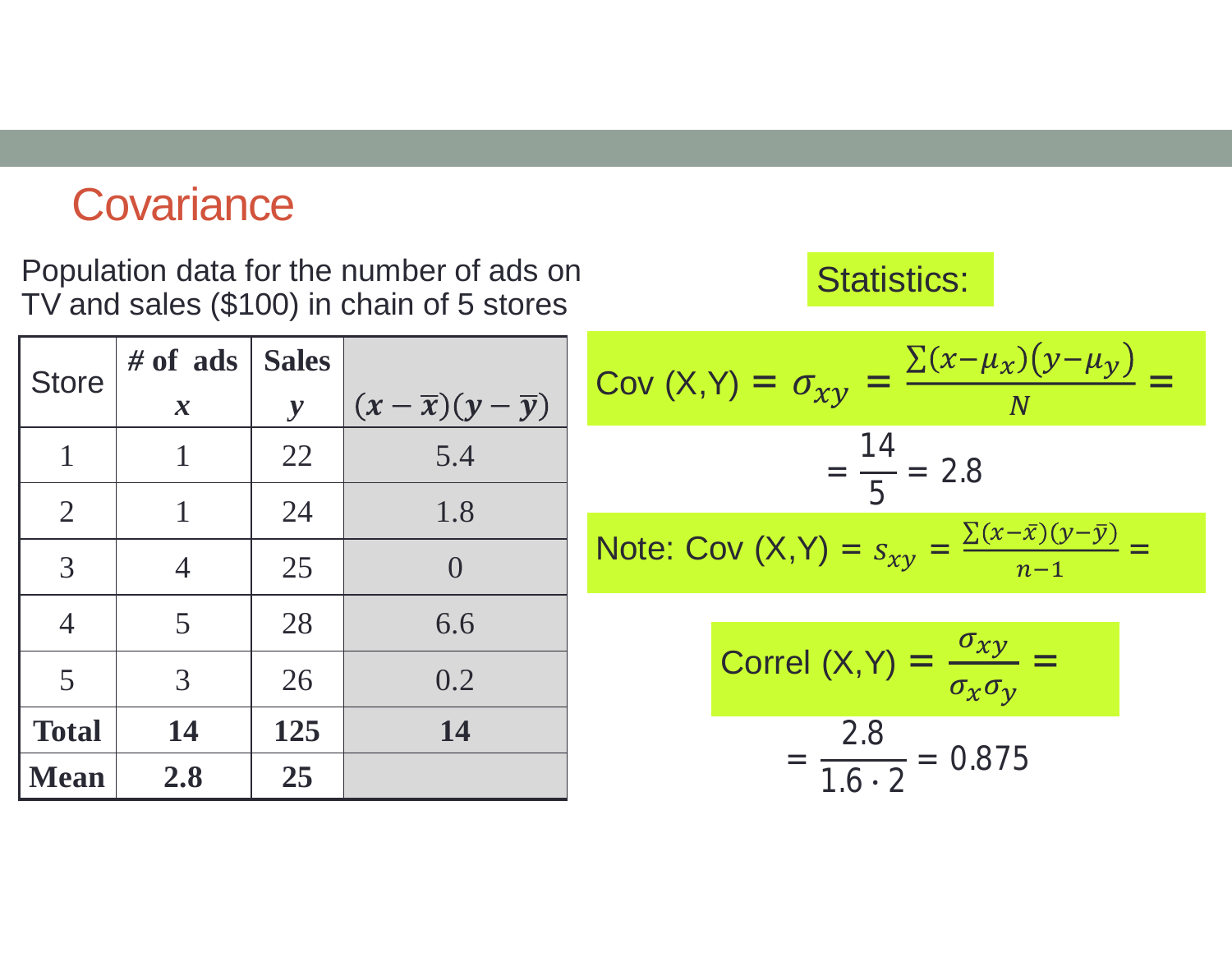### Covariance (continued)

Sample data for the number of ads and sales (\$100) in 5 stores

| $x \setminus y$ | 22                  | 24                  | 25                  | 28                  |                                | 26 $\mu_y = 25$ |
|-----------------|---------------------|---------------------|---------------------|---------------------|--------------------------------|-----------------|
| 1               | 1<br>$\overline{5}$ | $\theta$            | $\overline{0}$      | $\overline{0}$      | $\theta$                       |                 |
| $\mathbf{1}$    | $\overline{0}$      | 1<br>$\overline{5}$ | $\theta$            | $\overline{0}$      | $\theta$                       |                 |
| $\overline{4}$  | $\boldsymbol{0}$    | $\overline{0}$      | 1<br>$\overline{5}$ | $\overline{0}$      | $\theta$                       |                 |
| 5               | $\overline{0}$      | $\overline{0}$      | $\overline{0}$      | 1<br>$\overline{5}$ | $\Omega$                       |                 |
| 3               | $\boldsymbol{0}$    | $\overline{0}$      | $\overline{0}$      | $\overline{0}$      | $\mathbf{1}$<br>$\overline{5}$ |                 |
| $\mu_{x} = 2.8$ |                     |                     |                     |                     |                                |                 |

#### Probability:

$$
Cov (X,Y) = \sum (x - \mu_X)(y - \mu_Y)h(x,y) = \\ = \sum xyh(x,y) - \mu_X\mu_Y =
$$

$$
= 1 \cdot 22 \cdot \frac{1}{5} + 1 \cdot 24 \cdot \frac{1}{5} + 4 \cdot 25 \cdot \frac{1}{5} +
$$
  
= 5 \cdot 28 \cdot \frac{1}{5} + 3 \cdot 26 \cdot \frac{1}{5} - 2.8 \cdot 25 = 2.8

**Exercise:** Prove:  $\sum_{i}(x - \mu_X)(y - \mu_Y)h(x, y) = \sum_{i}xyh(x, y) - \mu_X\mu_Y$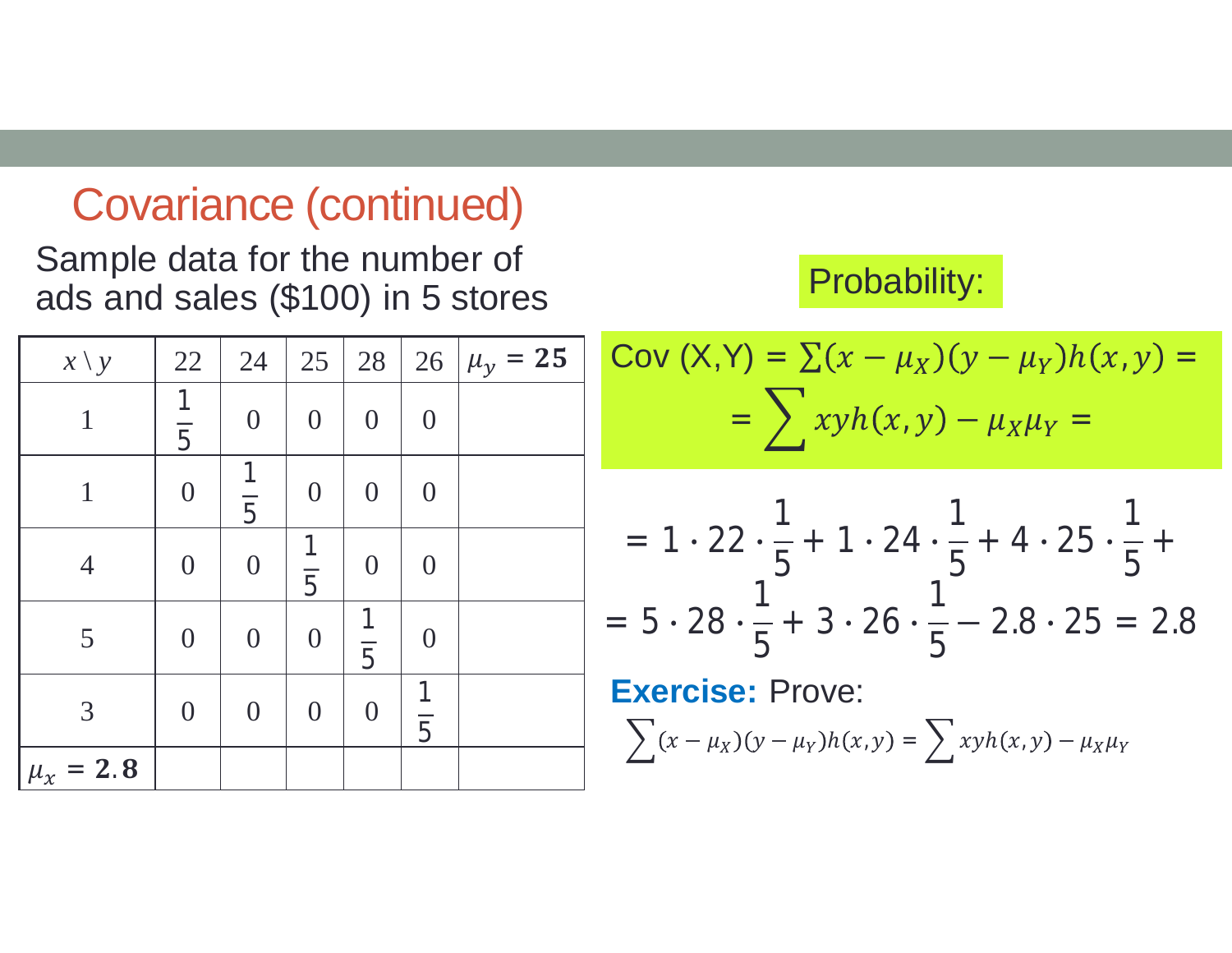## Types of probability distributions

#### **Two types of a probability distribution:**

- 1) Discrete probability distribution:
	- o Binomial
	- o Poisson
	- o Hypergeometric
- 2) Continuous probability distribution:
	- o Uniform
	- o Normal
	- o Exponential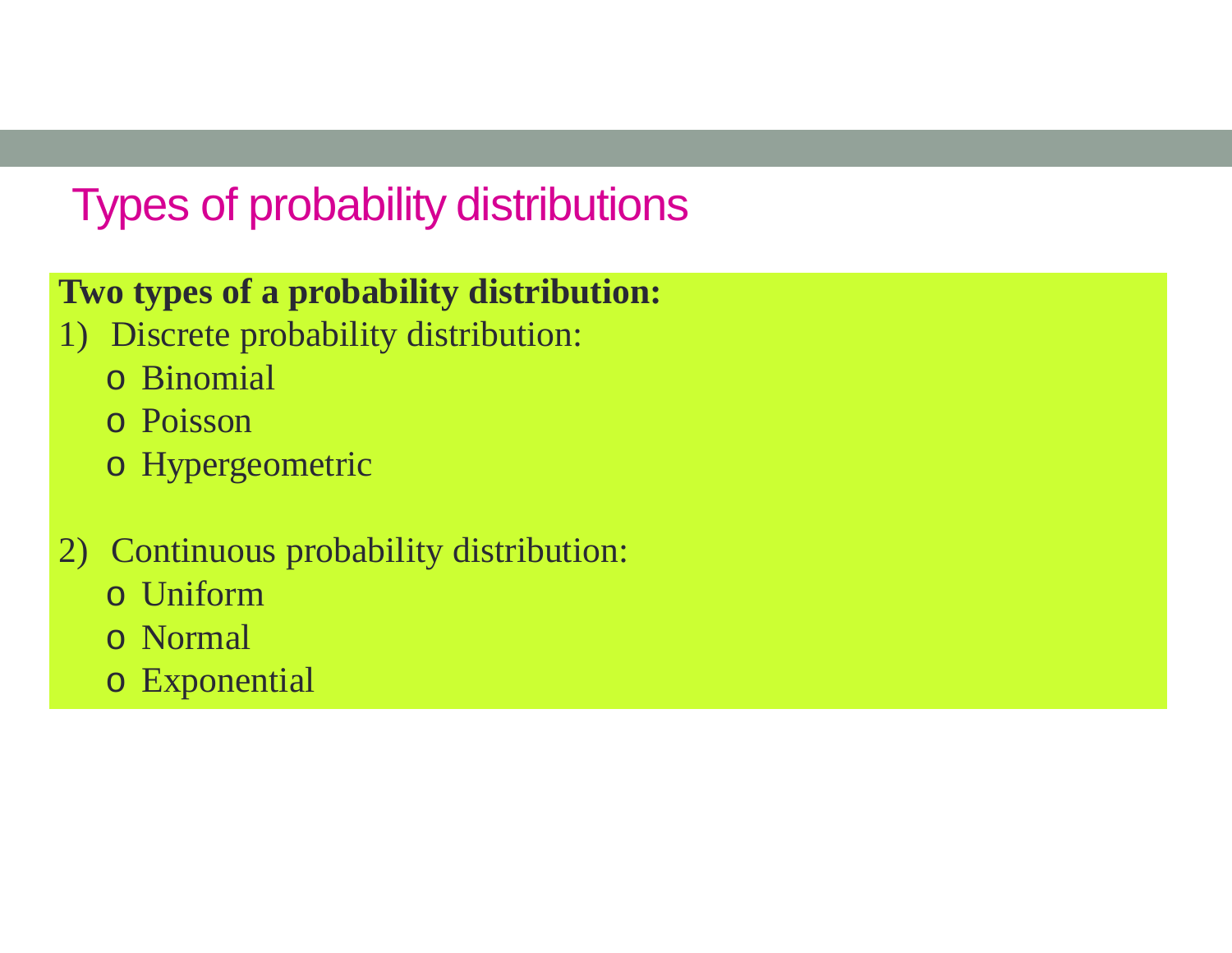### Binomial experiment and Binomial distribution

- ❖ Shows the number of occurrences in a multiple step experiment Binomial experiment has 4 assumptions:
- 1) It has a sequence of n trials
- 2) Two outcomes are possible:

Success (p) and Failure  $(1 - p)$ 

- 3) The probability of a success does not change from trial to trial.
- 4) Trials are independent

**Example:** Assume 3 customers enter the store during an hour and the probability of customer purchase is 0.3. Find:

a)  $P(X = 1)$ ; b)  $P(X \le 1)$ ; c)  $P(X \ge 1)$ ; d)  $E(X)$ ; e)  $Var(X)$ .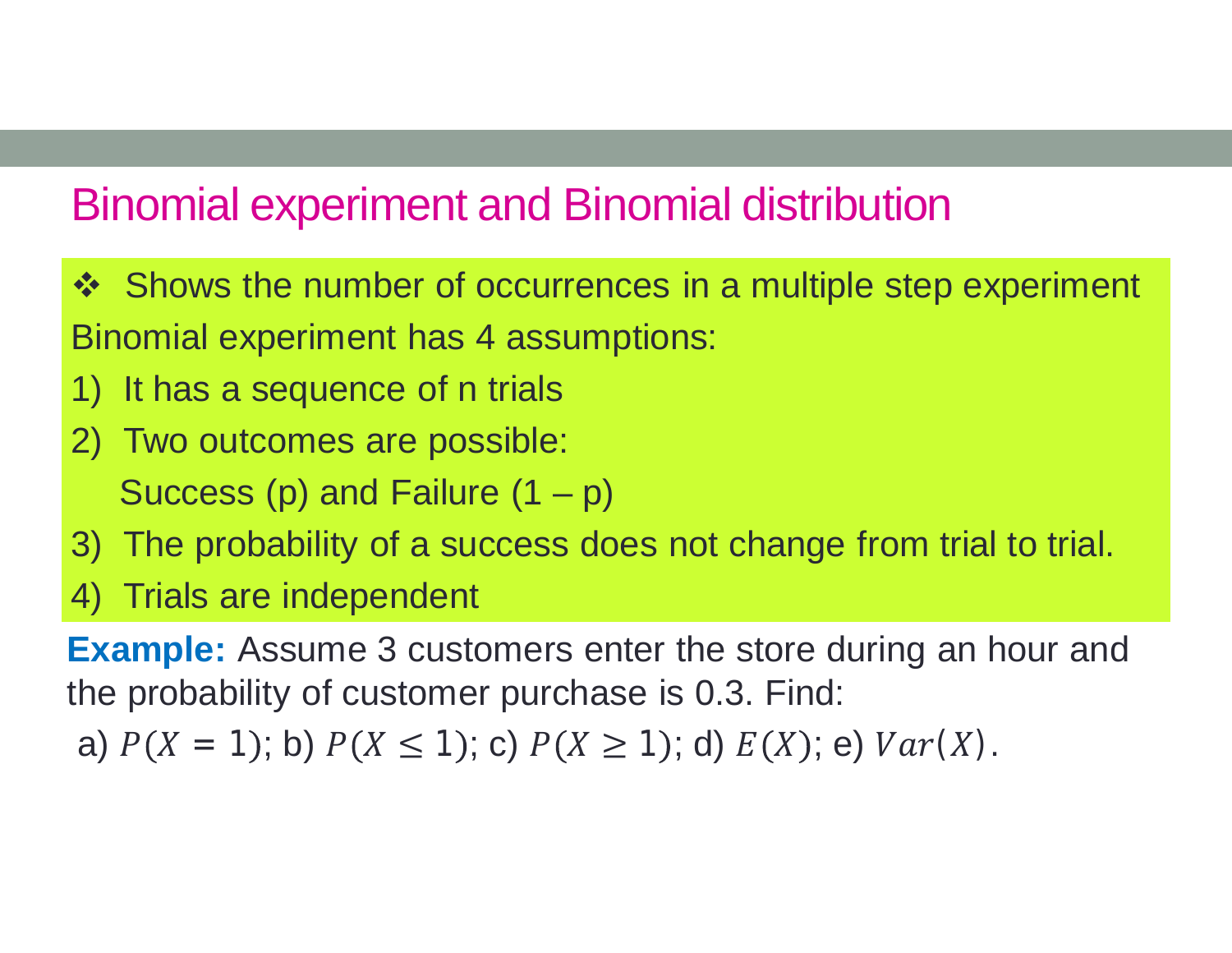## Binomial experiment (distribution) I

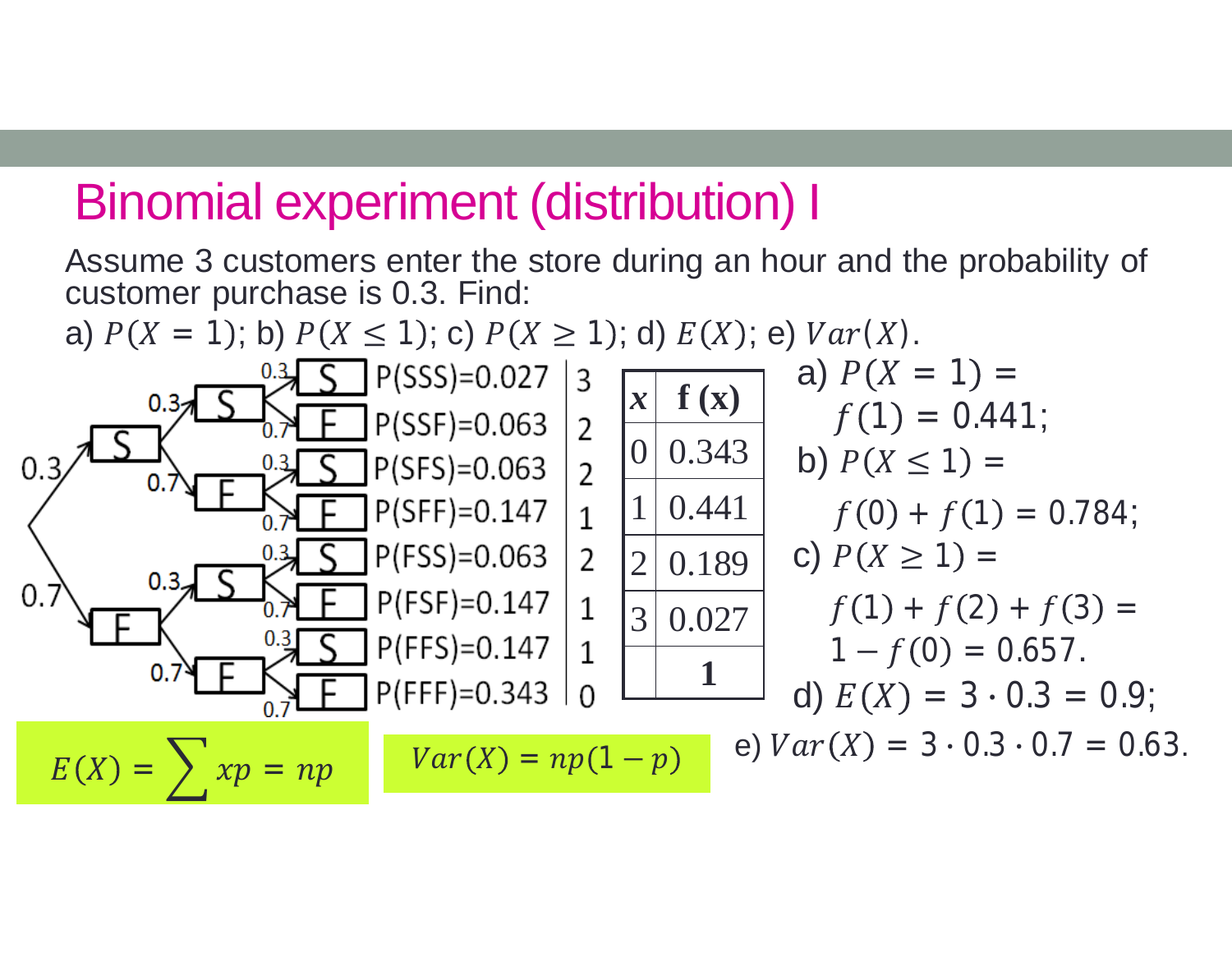# Binomial experiment (distribution) II

**1-method:** 
$$
f(x) = C_x^n p^x (1-p)^{n-x}
$$
  
\n $f(2) = C_2^3 p^2 (1-p)^{3-2} = \frac{3!}{2!(3-2)!} 0.3^2 (1-0.3) = 0.189$ 

**Exercise:** Calculate  $f(0)$ .

**2-method:** Binomial Table (see next slide)

$$
n = 3
$$
,  $x = 2$ ,  $p = 0.3$ . Hence:  $f(2) = P(X = 2) = 0.189$ 

$$
Cce: f(2) = P(X = 2) = 0.189
$$

**3-method:** In MS Excel: BINOM.DIST(x,n,p,0)

 $BINOM.DIST(2,3,0.3,0) = 0.189$ 

| $\bm{\mathcal{X}}$          | $\mathbf{f}\left(\mathbf{x}\right)$ |
|-----------------------------|-------------------------------------|
|                             | 0.343                               |
|                             | 0.441                               |
| $\mathcal{D}_{\mathcal{A}}$ | 0.189                               |
| 3                           | 0.027                               |
|                             |                                     |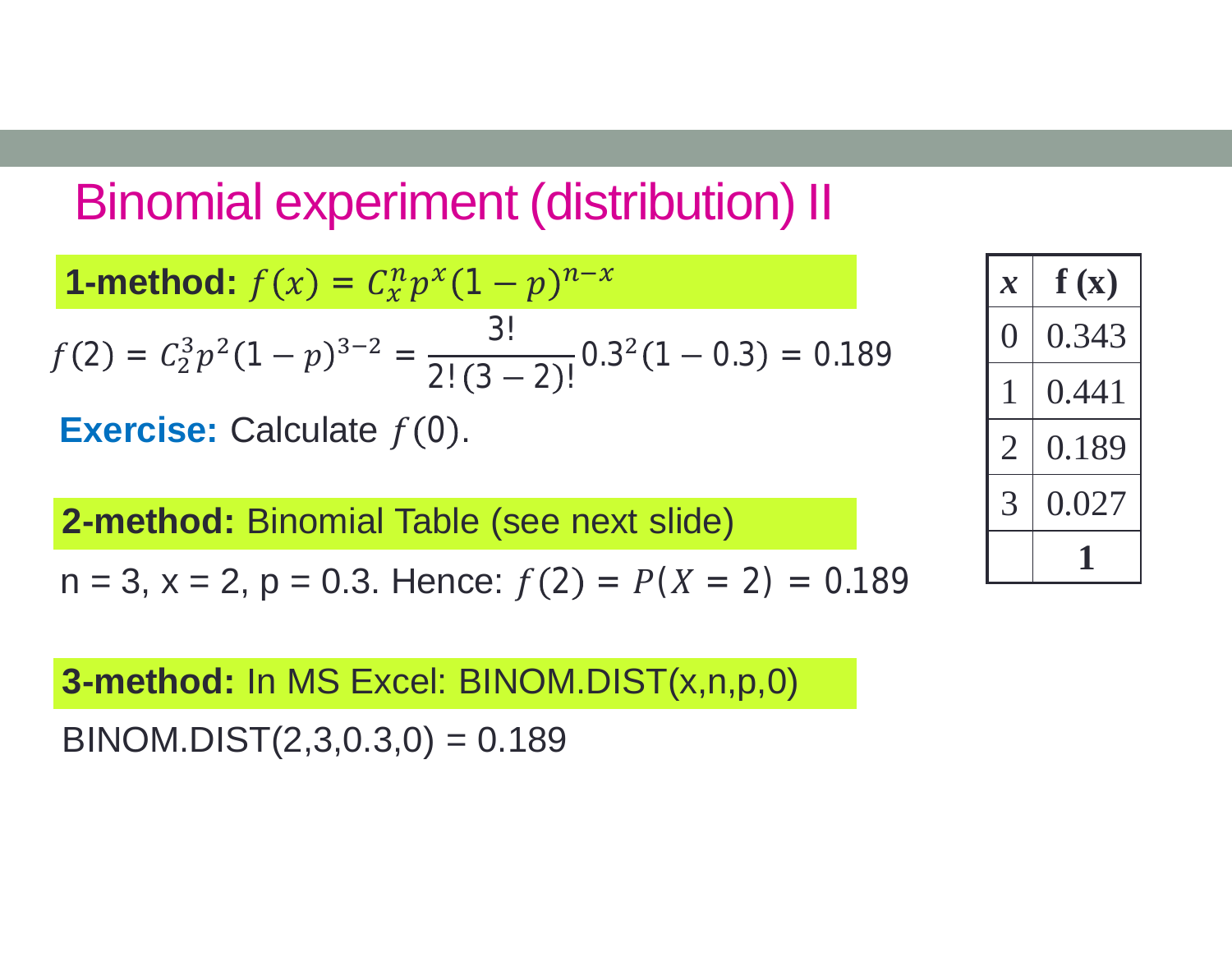|                         | <b>Binomial probability table</b> |       |       |       |       |       |       |                  |       |       |       |       |       |       |       |       |
|-------------------------|-----------------------------------|-------|-------|-------|-------|-------|-------|------------------|-------|-------|-------|-------|-------|-------|-------|-------|
|                         |                                   |       |       |       |       |       |       | $\boldsymbol{p}$ |       |       |       |       |       |       |       |       |
| $\boldsymbol{n}$        | $\boldsymbol{x}$                  | 0.25  | 0.30  | 0.35  | 0.40  | 0.45  | 0.50  | 0.55             | 0.60  | 0.65  | 0.70  | 0.75  | 0.80  | 0.85  | 0.90  | 0.95  |
| $\overline{2}$          | $\bf{0}$                          | .5625 | .4900 | .4225 | .3600 | .3025 | .2500 | .2025            | .1600 | .1225 | .0900 | .0625 | .0400 | .0225 | .0100 | .0025 |
|                         | $\mathbf{1}$                      | .3750 | .4200 | .4550 | .4800 | .4950 | .5000 | .4950            | .4800 | .4550 | .4200 | .3750 | .3200 | .2550 | .1800 | .0950 |
|                         | $\overline{2}$                    | .0625 | .0900 | .1225 | .1600 | .2025 | .2500 | .3025            | .3600 | .4225 | .4900 | .5625 | .6400 | .7225 | .8100 | .9025 |
| 3 <sup>1</sup>          | $\bf{0}$                          | .4219 | .3430 | .2746 | .2160 | .1664 | .1250 | .0911            | .0640 | .0429 | .0270 | .0156 | .0080 | .0034 | .0010 | .0001 |
|                         | $\mathbf{1}$                      | .4219 | .4410 | .4436 | .4320 | .4084 | .3750 | .3341            | .2880 | .2389 | .1890 | .1406 | .0960 | .0574 | .0270 | .0071 |
|                         | $\overline{2}$                    | .1406 | .1890 | .2389 | .2880 | .3341 | .3750 | .4084            | .4320 | .4436 | .4410 | .4219 | .3840 | .3251 | .2430 | .1354 |
|                         | $\mathbf{3}$                      | .0156 | .0270 | .0429 | .0640 | .0911 | .1250 | .1664            | .2160 | .2746 | .3430 | .4219 | .5120 | .6141 | .7290 | .8574 |
| $\overline{\mathbf{4}}$ | $\bf{0}$                          | .3164 | .2401 | .1785 | .1296 | .0915 | .0625 | .0410            | .0256 | .0150 | .0081 | .0039 | .0016 | .0005 | .0001 | .0000 |
|                         | $\mathbf 1$                       | .4219 | .4116 | .3845 | .3456 | .2995 | .2500 | .2005            | .1536 | .1115 | .0756 | .0469 | .0256 | .0115 | .0036 | .0005 |
|                         | $\overline{2}$                    | .2109 | .2646 | .3105 | .3456 | .3675 | .3750 | .3675            | .3456 | .3105 | .2646 | .2109 | .1536 | .0975 | .0486 | .0135 |
|                         | $\mathbf{3}$                      | .0469 | .0756 | .1115 | .1536 | .2005 | .2500 | .2995            | .3456 | .3845 | .4116 | .4219 | .4096 | .3685 | .2916 | .1715 |
|                         | $\overline{\mathbf{4}}$           | .0039 | .0081 | .0150 | .0256 | .0410 | .0625 | .0915            | .1296 | .1785 | .2401 | .3164 | .4096 | .5220 | .6561 | .8185 |
| 5 <sup>5</sup>          | $\mathbf 0$                       | .2373 | .1681 | .1160 | .0778 | .0503 | .0312 | .0185            | .0102 | .0053 | .0024 | .0010 | .0003 | .0001 | .0000 | .0000 |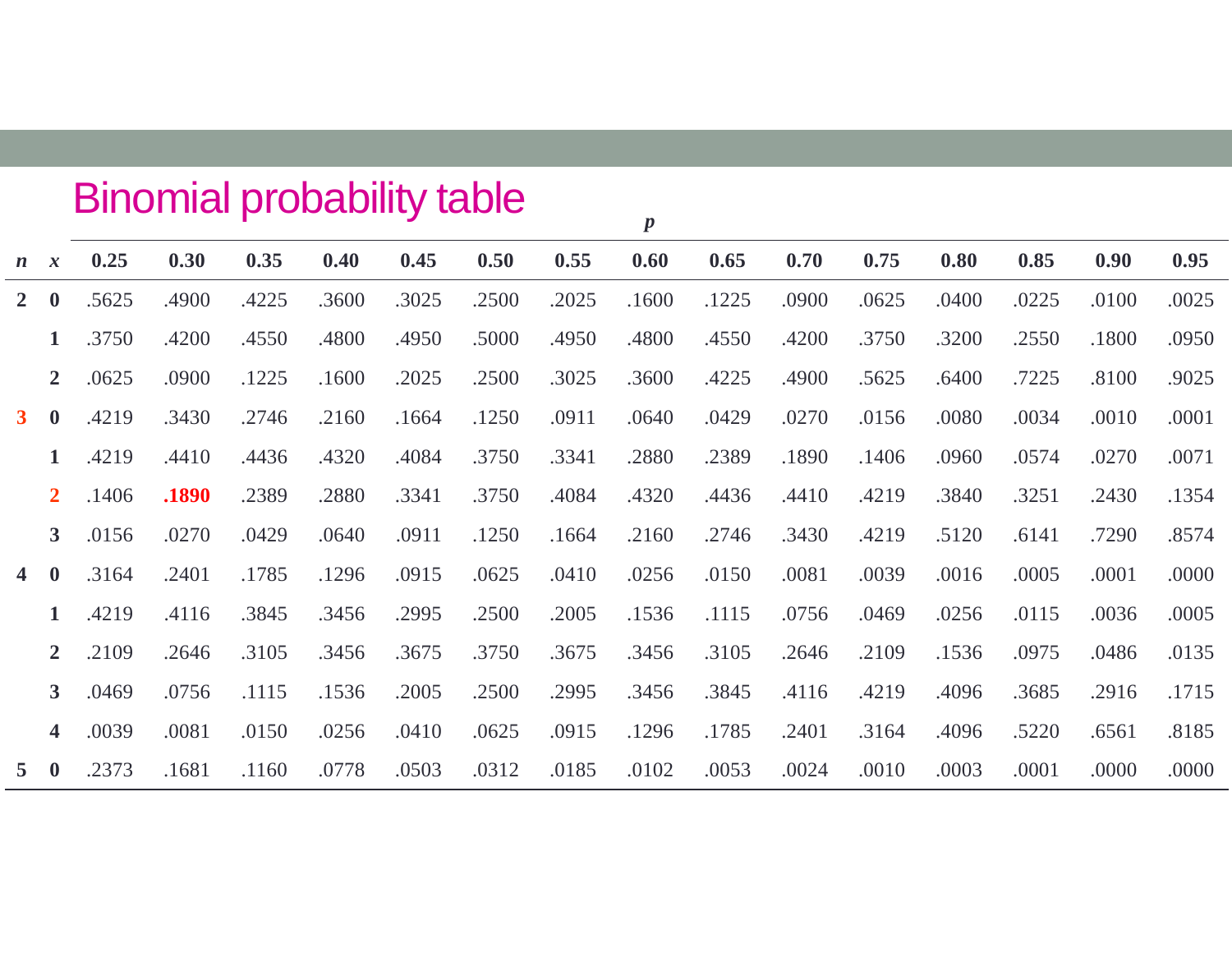## Poisson experiment and Binomial distribution

- ❖ Shows the number of occurrences over a certain time or space Poisson experiment has 2 assumptions:
- 1) The probability of an occurrence is the same for any two intervals of equal length
- 2) Occurrences in the intervals are independent

#### **Example:**

Phone calls arrive at the rate of 4 calls per 5 minutes at the reservation desk of UzAir company. Find:

a)  $P(X = 3)$ ; b)  $P(X = 0)$ ; c)  $P(X \le 1)$ .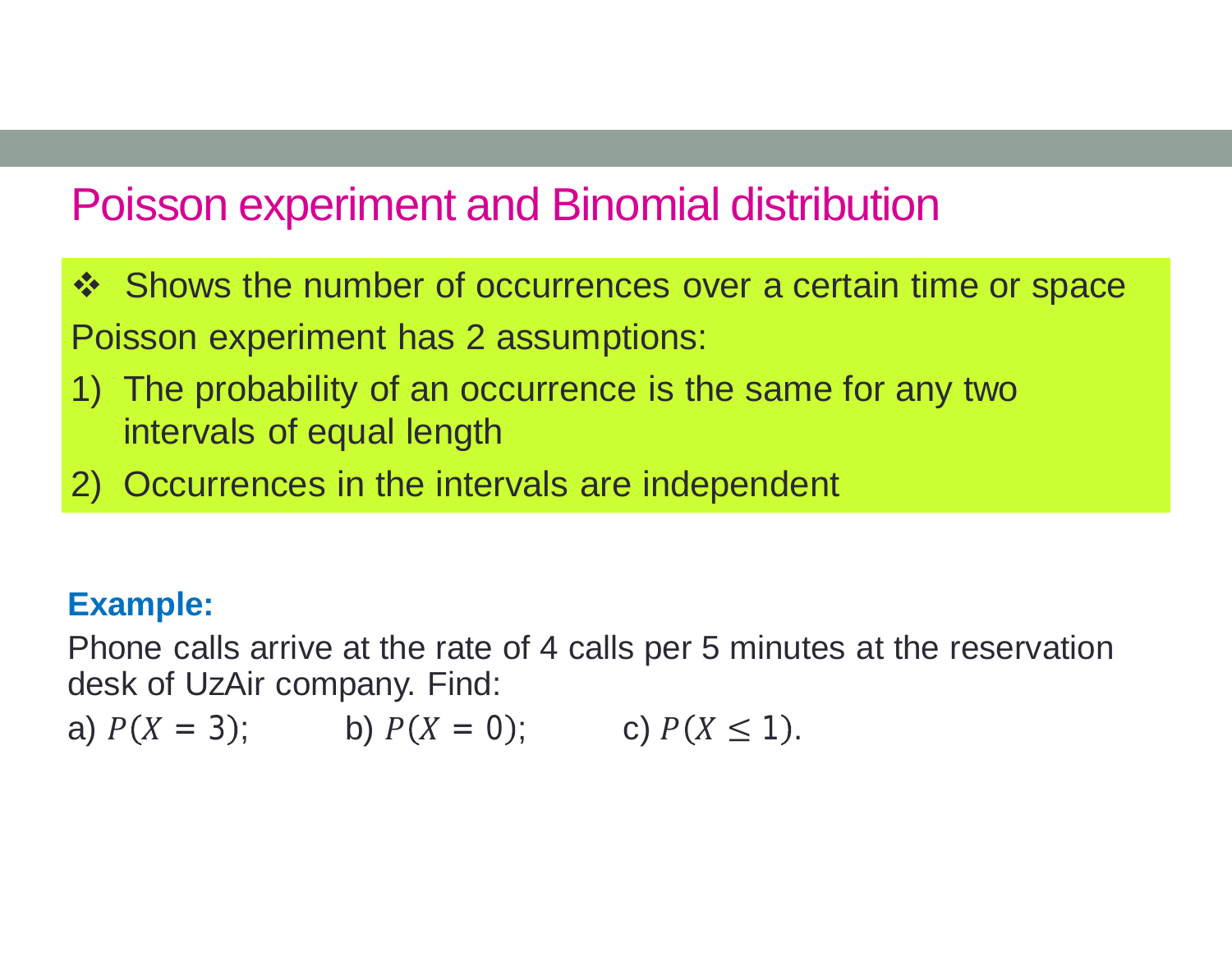# Poisson experiment (distribution) I

Phone calls arrive at the rate of 4 calls per 5 minutes at the reservation desk of UzAir company. Find: a)  $P(X = 3)$ ; b)  $P(X = 0)$ ; c)  $P(X \le 1)$ .

This is a Poisson experiment, because:

- 1) The probability of phone calls (4) is the same for any two periods of equal length
- 2) Occurrence or non-occurrence of a phone call in any period is independent of the occurrence or non-occurrence in any other period.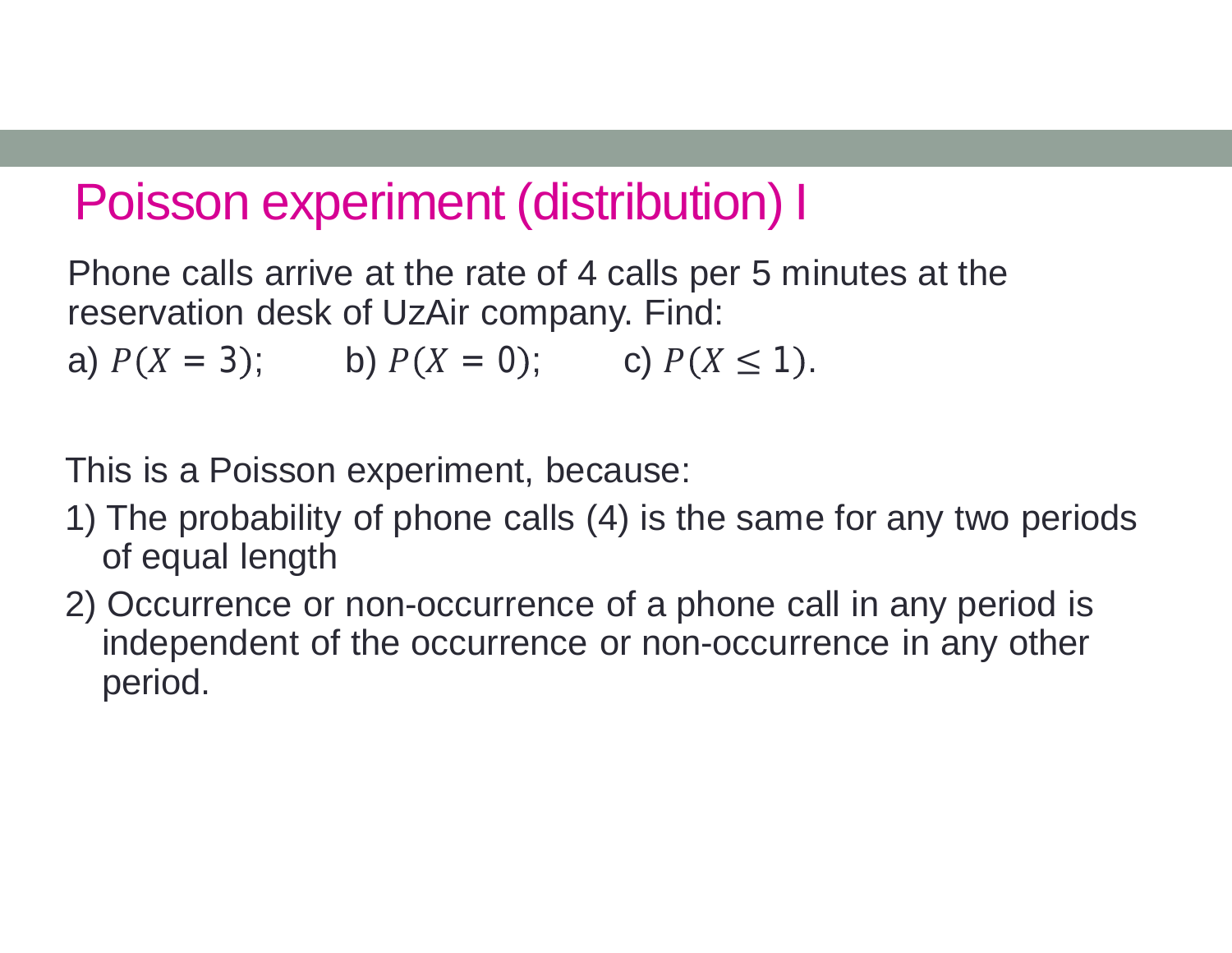# Poisson experiment (distribution) II

**1-method:** 
$$
f(x) = \frac{\mu^x e^{-\mu}}{x!}
$$
, where  $e = 2.718...$ 

$$
f(3) = \frac{4^3 e^{-4}}{3!} = \frac{64 \cdot 0.0183}{6} = 0.1954
$$

**Exercise:** Calculate: b)  $f(0)$ ; c)  $P(X \le 1)$ .

**2-method:** Poisson Table (see next slide)  $\mu = 4$ ,  $x = 3$ ,  $f(3) = P(X = 3) = 0.1954$ 

**3-method:** In MS Excel: POISSON.DIST(x, $\mu$ ,0)

POISSON.DIST $(3,4,0) = 0.1954$ .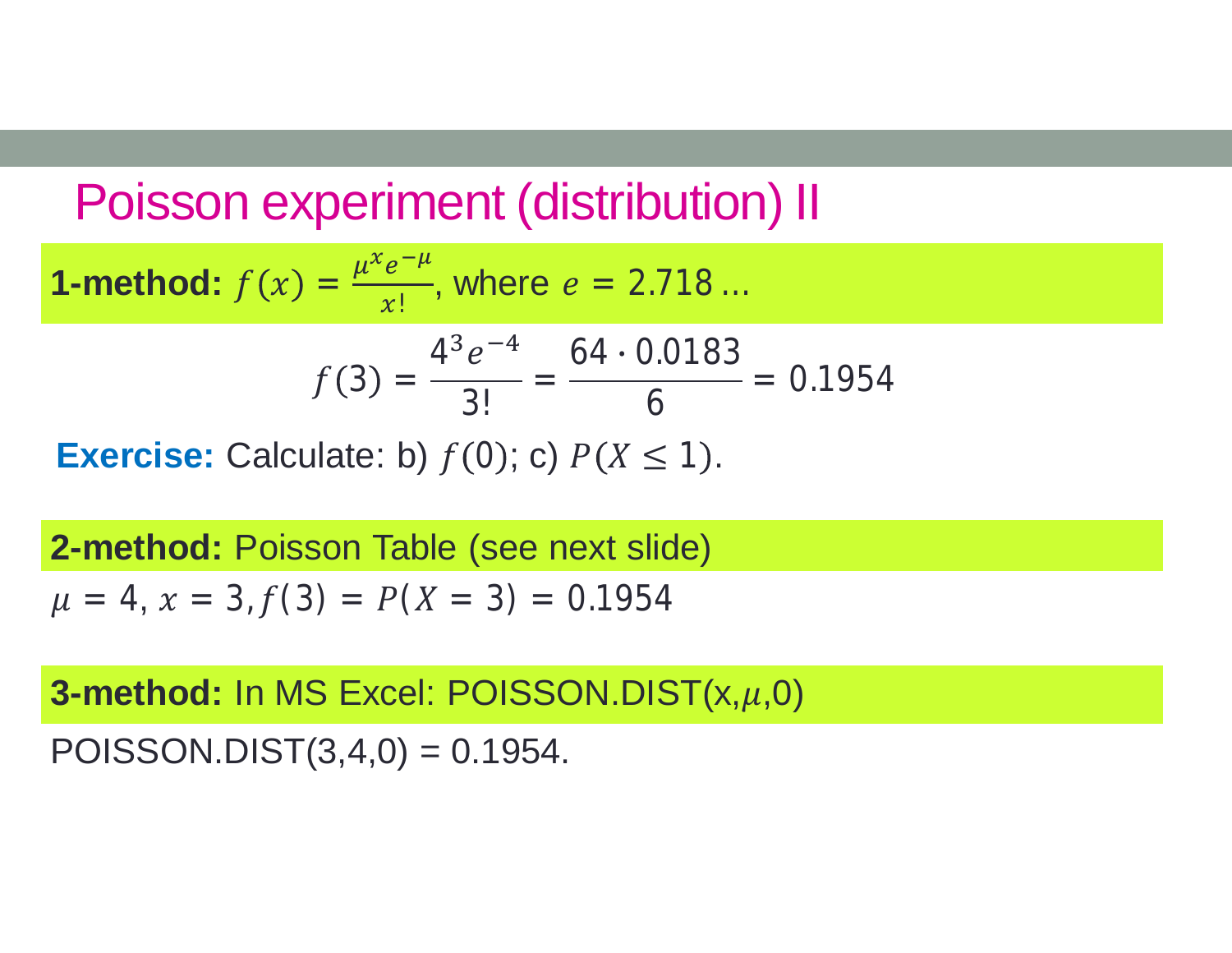## Poisson probability table

|   |                                                                                                |                                                                                     |     |     |               |             | $\mu$ |  |                    |           |           |           |    |
|---|------------------------------------------------------------------------------------------------|-------------------------------------------------------------------------------------|-----|-----|---------------|-------------|-------|--|--------------------|-----------|-----------|-----------|----|
|   | $x \quad 2.1$                                                                                  | 2.2                                                                                 | 2.3 | 2.4 | $2.5^{\circ}$ | $\cdot$ 3.9 |       |  | 4.0 4.1 $\cdot$ 11 | <b>12</b> | <b>13</b> | <b>14</b> | 15 |
|   | 0.000 0.000 0.000 0.000 0.000 . 6160 0.0166 0.020 . 1280 0.000 0.001 0.011. 1225 . 0           |                                                                                     |     |     |               |             |       |  |                    |           |           |           |    |
|   | 1 .2572 .2438 .2306 .002 .0733 .0679 .0733 .0679 .0002 .0000 .0000 .2572 .2572 .17             |                                                                                     |     |     |               |             |       |  |                    |           |           |           |    |
|   | 0000. 0010. 002. 0010. 0010. 0010. 1393. 1465. 1539. 2565. 2613. 2652. 2700. 2                 |                                                                                     |     |     |               |             |       |  |                    |           |           |           |    |
|   | 0002. 0004. 0008. 0008. 0007. 0014. 002. 002. . 2018. 0909. 2033. 0966. 091. 3.                |                                                                                     |     |     |               |             |       |  |                    |           |           |           |    |
|   | 0006. 0013. 0027. 0013. 0006. 1951. 1954. 1951. 1954. 1954. 1082. 1082. 0992. 4                |                                                                                     |     |     |               |             |       |  |                    |           |           |           |    |
|   | 019. 070. 070. 070. 1210. 224. 0668. 1522. 1563. 0668. 0670. 0417. 0417. 5.                    |                                                                                     |     |     |               |             |       |  |                    |           |           |           |    |
|   | 048. 0152 0.087 0.048 0.041 0.0255 0.041 0.0259 0.0278 0.0278 0.048 0.041 0.048                |                                                                                     |     |     |               |             |       |  |                    |           |           |           |    |
|   | 0104. 0714. 0281. 083. 0640. 0640. 0595. 0640. 0640. 0646. 0551. 0044. 0055. 0044. 0055. 0099. |                                                                                     |     |     |               |             |       |  |                    |           |           |           |    |
|   | 8 0.019 0.0304 0.031 0.0298 0.0328 0.0328 0.0328 0.0328 0.011 0.015 0.019 0.031 0.019          |                                                                                     |     |     |               |             |       |  |                    |           |           |           |    |
| 9 |                                                                                                | .024. 0324. 0661. 0661. 0661. 0510. 0150. 0116. 0116. 0009. 0007. 0003. 0004. 0003. |     |     |               |             |       |  |                    |           |           |           |    |
|   | 10. 0663. 6669. 1194. 1048. 10859. 1094. 1094. 1094. 1000. 1000. 1000. 1000. 1000. 1000. 10    |                                                                                     |     |     |               |             |       |  |                    |           |           |           |    |